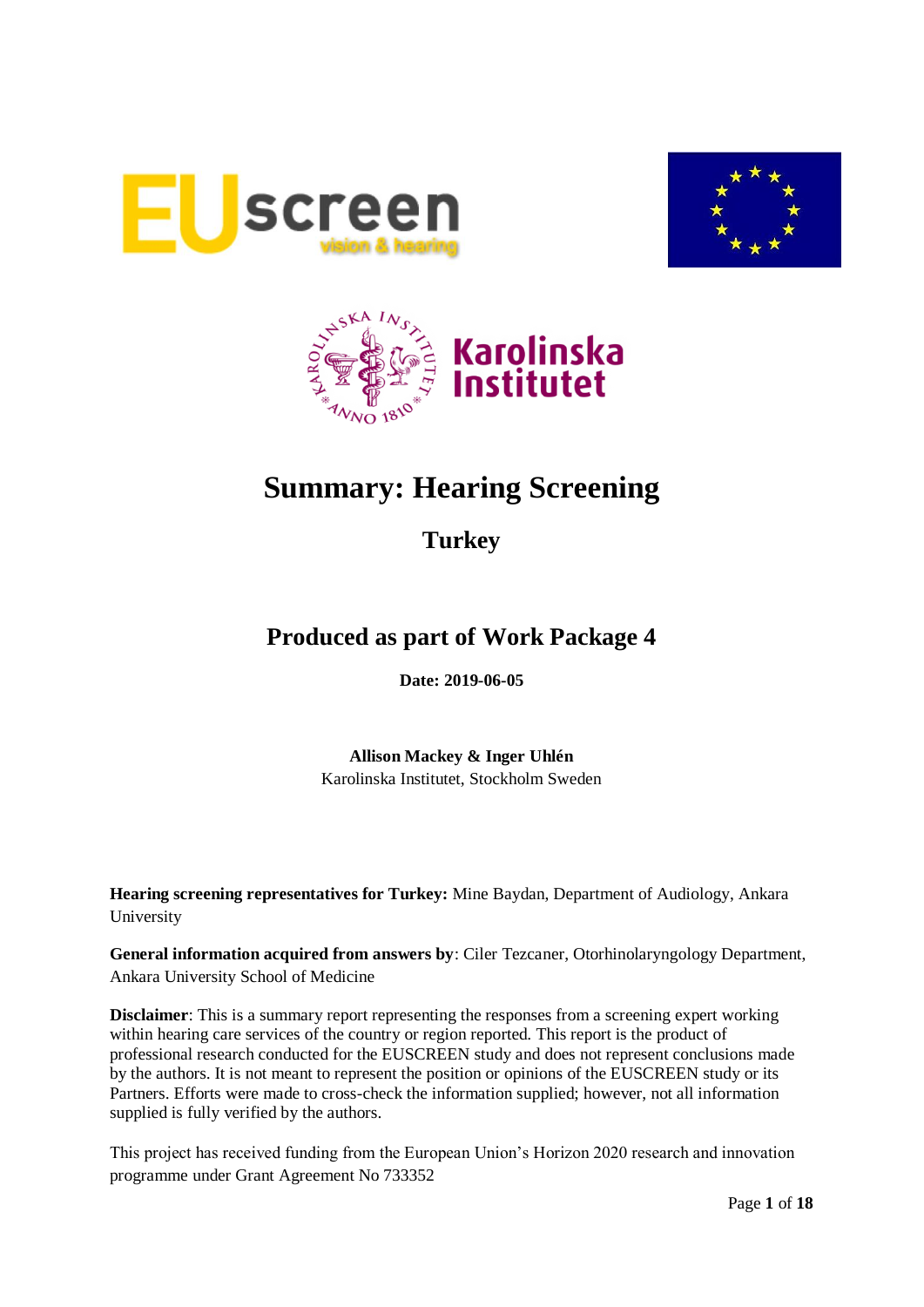

# **Table of Contents**

| 1.   |  |
|------|--|
| 2.   |  |
| 3.   |  |
| 3.1. |  |
| 3.2. |  |
| 3.3. |  |
| 4.   |  |
| 5.   |  |
| 5.1. |  |
| 5.2. |  |
| 5.3. |  |
| 5.4. |  |
| 6.   |  |
| 6.1. |  |
| 6.2. |  |
| 6.3. |  |
| 7.   |  |
| 7.1. |  |
| 7.2. |  |
| 7.3. |  |
| 8.   |  |
| 8.1. |  |
| 8.2. |  |
| 8.3. |  |
| 8.4. |  |
| 8.5. |  |
| 8.6. |  |
| 9.   |  |
| 9.1. |  |
| 9.2. |  |
| 9.3. |  |
| 9.4. |  |
| 10.  |  |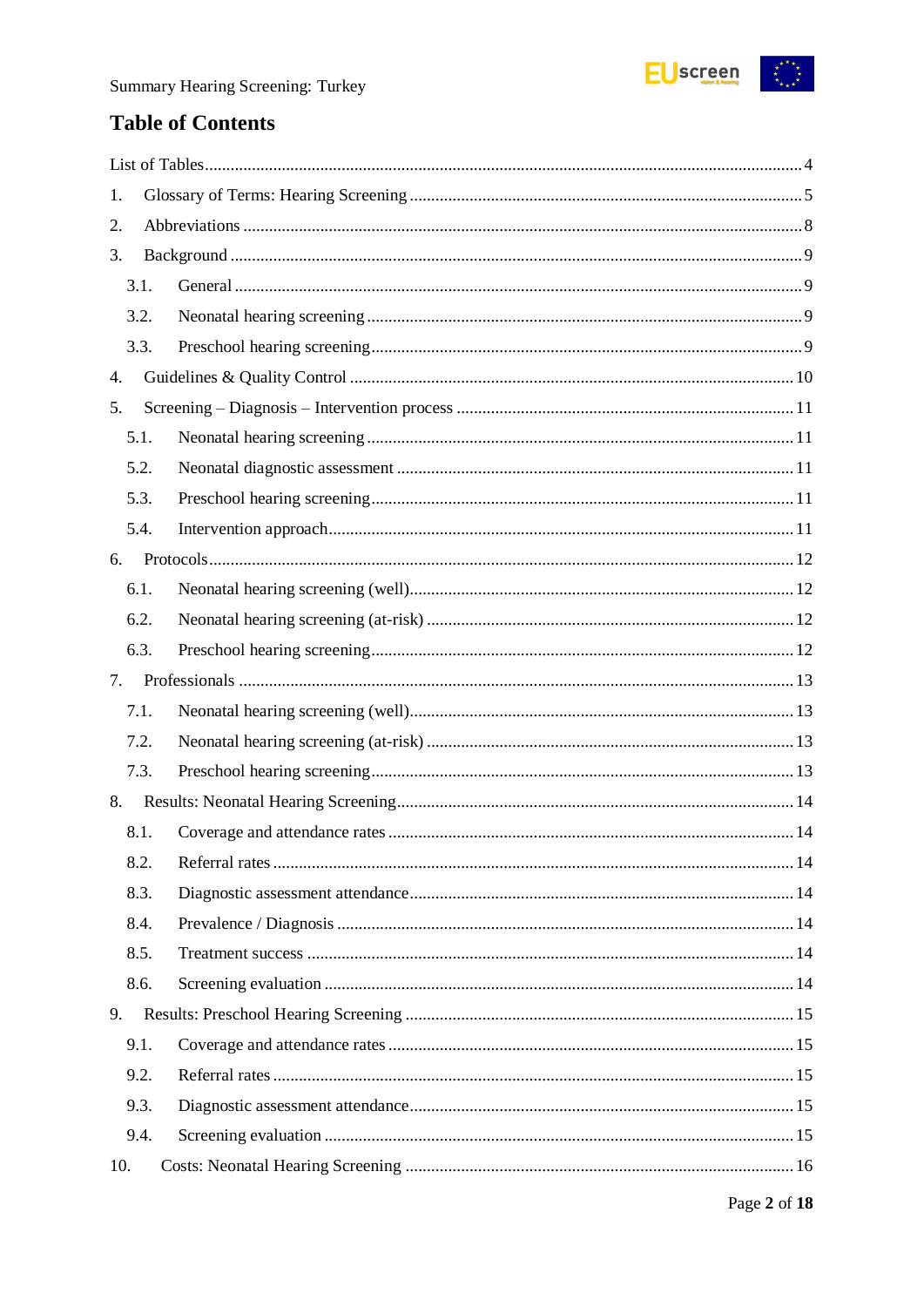

| 10.1. |  |
|-------|--|
| 10.2. |  |
| 10.3. |  |
| 10.4. |  |
| 10.5. |  |
| 10.6. |  |
| 11.   |  |
| 11.1. |  |
| 11.2. |  |
| 11.3. |  |
| 12.   |  |
|       |  |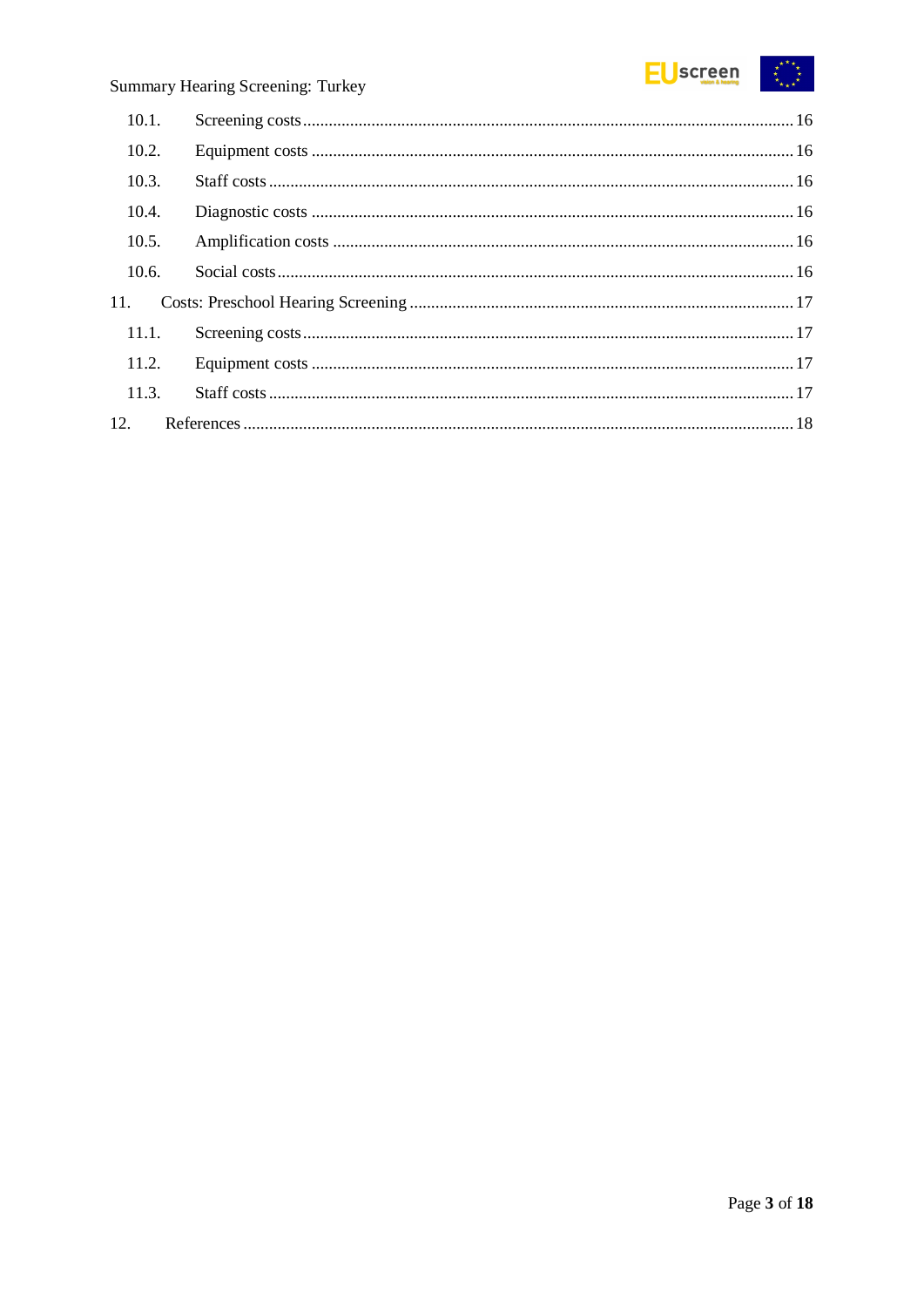

# <span id="page-3-0"></span>**List of Tables**

| Table 1: Process for neonatal hearing screening for well, healthy infants in Turkey 12 |  |
|----------------------------------------------------------------------------------------|--|
|                                                                                        |  |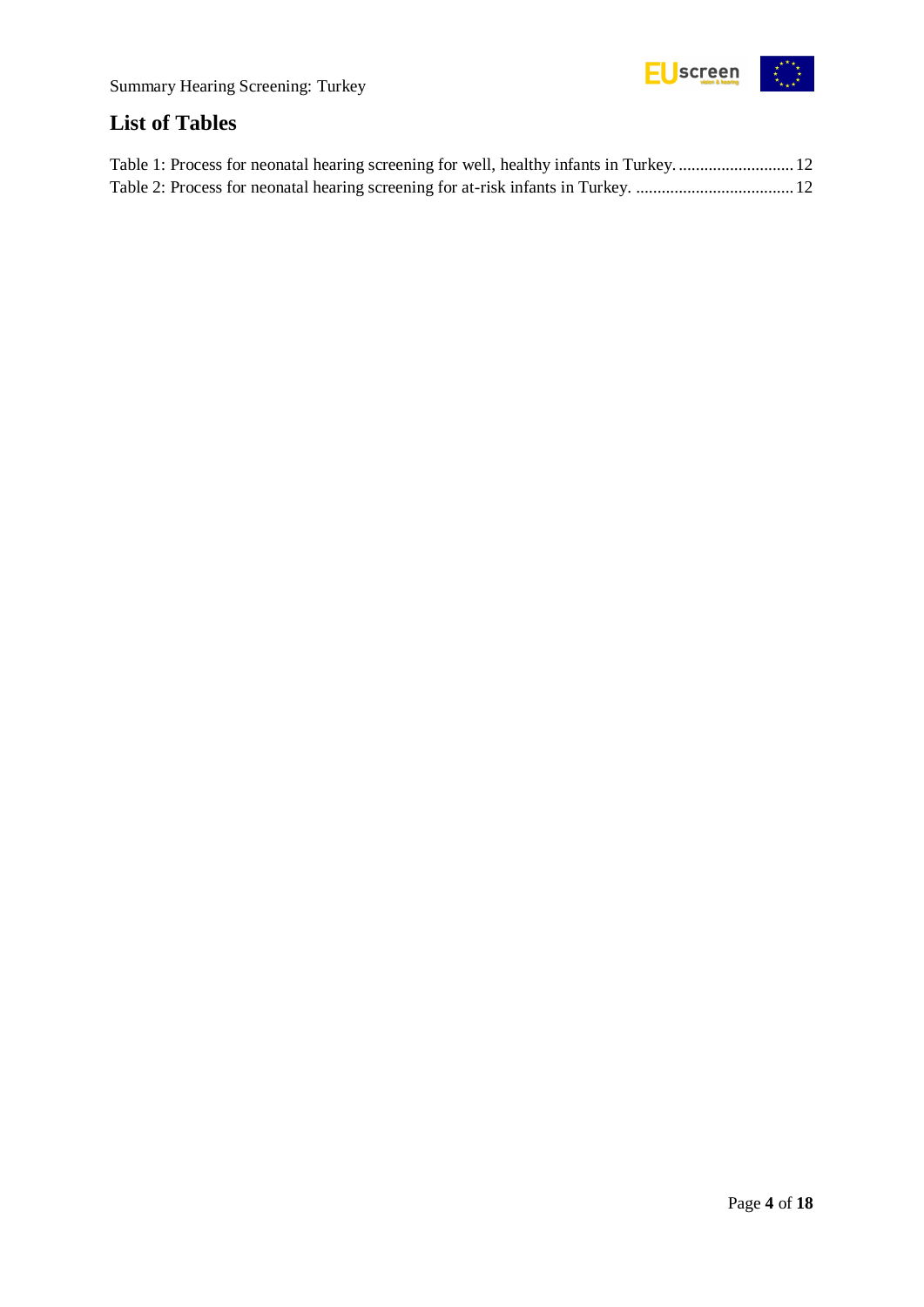$\begin{array}{c} \star \\ \star \\ \star \end{array} \qquad \begin{array}{c} \star \\ \star \\ \star \end{array}$ 

# <span id="page-4-0"></span>**1. Glossary of Terms: Hearing Screening**

| <b>Abnormal test result</b>                     | A test result where a normal "pass" response could not be detected under<br>good conditions. The result on screening equipment may indicate "no<br>response," "fail," or "refer."                                                                                                                                                                                                                                                                                                                                                                                                                                                                                                                                                                                |
|-------------------------------------------------|------------------------------------------------------------------------------------------------------------------------------------------------------------------------------------------------------------------------------------------------------------------------------------------------------------------------------------------------------------------------------------------------------------------------------------------------------------------------------------------------------------------------------------------------------------------------------------------------------------------------------------------------------------------------------------------------------------------------------------------------------------------|
| <b>Attendance rate</b>                          | The proportion of all those invited for screening that are tested and receive<br>a result,<br>Invited for screening includes all those that are offered the<br>screening test.<br>Tested and receive a result could be a "pass" or "fail".<br>Attendance rate provides information on the willingness of families to<br>participate in screening.                                                                                                                                                                                                                                                                                                                                                                                                                |
| <b>Attendance rate in</b><br>first year of life | See definition of Attendance rate.<br>The calculation cut-off is after one year of life.                                                                                                                                                                                                                                                                                                                                                                                                                                                                                                                                                                                                                                                                         |
| <b>Compliance with</b><br>referral (percentage) | The percentage of those who are referred from screening to a diagnostic<br>assessment that actually attend the first diagnostic assessment.                                                                                                                                                                                                                                                                                                                                                                                                                                                                                                                                                                                                                      |
|                                                 | Percentage of compliance provides information on the willingness of<br>families to attend the diagnostic assessment after referral from screening.                                                                                                                                                                                                                                                                                                                                                                                                                                                                                                                                                                                                               |
| <b>Coverage</b>                                 | The proportion of those eligible for screening that are tested and receive a<br>result within a specific time.<br>Eligible for screening includes those within the population that are<br>covered under the screening or health care program.<br>Tested and receive a result could be a "pass" or "refer to<br>diagnostic assessment".<br>Specific time can be defined, such as 1 month after birth, 3 months<br>after birth, etc.<br>Coverage provides information on the overall effectiveness and timeliness<br>of a complete screening programme.<br>Factors such as being offered screening, willingness to participate, missed<br>screening, ability to complete the screen, and ability to document the<br>screening results will influence the coverage. |
| Coverage in first<br>year of life               | See definition of Coverage.<br>The specific time is pre-defined as within the first year of life.<br>In other words, the coverage is the proportion of those eligible for<br>screening that complete the screening sequence to a final result within the<br>first year of life.                                                                                                                                                                                                                                                                                                                                                                                                                                                                                  |
| <b>False negatives</b>                          | The percentage of infants/children with a hearing loss (defined by the<br>target condition) that receive a result of "pass" during screening.                                                                                                                                                                                                                                                                                                                                                                                                                                                                                                                                                                                                                    |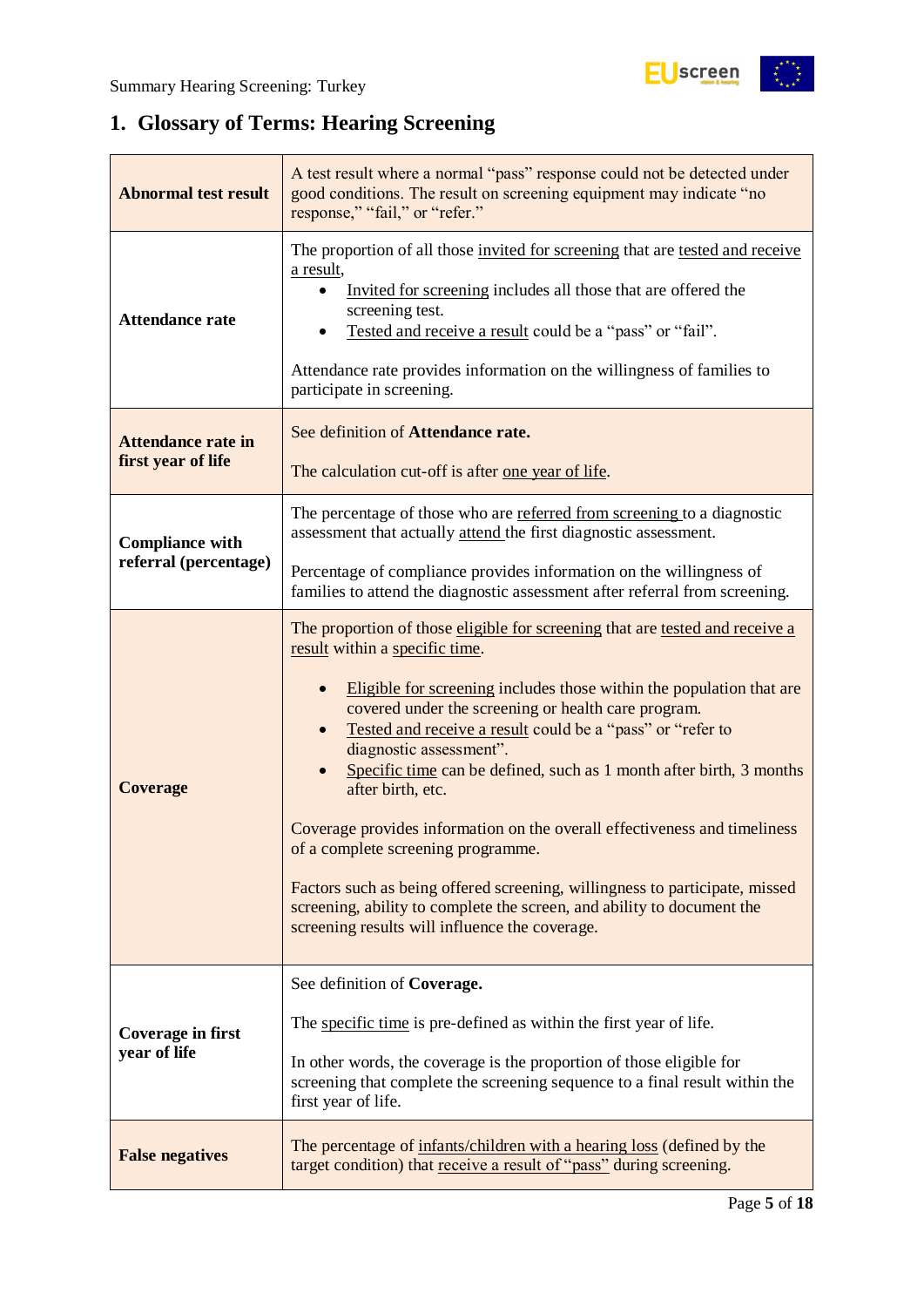

|                                             | Example: If 100 infants with hearing loss are screened, and 1 infant passes<br>the screening, the percentage of false negatives is 1%.                                                                 |  |  |
|---------------------------------------------|--------------------------------------------------------------------------------------------------------------------------------------------------------------------------------------------------------|--|--|
|                                             | The percentage of infants/children with normal hearing that receive a<br>result of "fail" from the final screening test.                                                                               |  |  |
| <b>False positives</b>                      | Example: If 100 infants with normal hearing are screened, and 3 infants<br>fail the screening and are referred for diagnostic assessment, the<br>percentage of false positives is 3%.                  |  |  |
| <b>Guidelines</b>                           | Recommendations or instructions provided by an authoritative body on the<br>practice of screening in the country or region.                                                                            |  |  |
| <b>Hearing screening</b><br>professional    | A person qualified to perform hearing screening, according to the practice<br>in your country or region.                                                                                               |  |  |
| <b>Inconclusive test</b><br>result          | A test result where a normal "pass" response could not be detected due to<br>poor test conditions.                                                                                                     |  |  |
| <b>Invited for screening</b>                | Offered screening.                                                                                                                                                                                     |  |  |
| <b>Outcome of hearing</b><br>screening      | An indication of the effectiveness or performance of screening, such as a<br>measurement of coverage rate, referral rate, number of infants detected,<br>etc.                                          |  |  |
| <b>Permanent hearing</b>                    | A hearing impairment that is <i>not</i> due to a temporary or transient condition<br>such as middle ear fluid.                                                                                         |  |  |
| loss                                        | Permanent hearing loss can be either sensorineural or permanent<br>conductive.                                                                                                                         |  |  |
| <b>Positive predictive</b>                  | The percentage of infants/children referred from screening who have a<br>confirmed hearing loss, as described by your protocol or guideline and<br>indicated in the Target Condition (see definition). |  |  |
| value                                       | For example, if 100 babies are referred from screening for diagnostic<br>assessment and 90 have normal hearing while 10 have a confirmed hearing<br>loss, the positive predictive value would be 10%.  |  |  |
| <b>Preschool or</b><br>(pre)school children | All children between 3-6 years of age.                                                                                                                                                                 |  |  |
| <b>Preschool or</b>                         | Screening that takes place during the time children are between 3-6 years<br>of age.                                                                                                                   |  |  |
| (pre)school screening                       | This refers to <i>any</i> hearing screening during this age. The location of the<br>screening is irrelevant to the definition.                                                                         |  |  |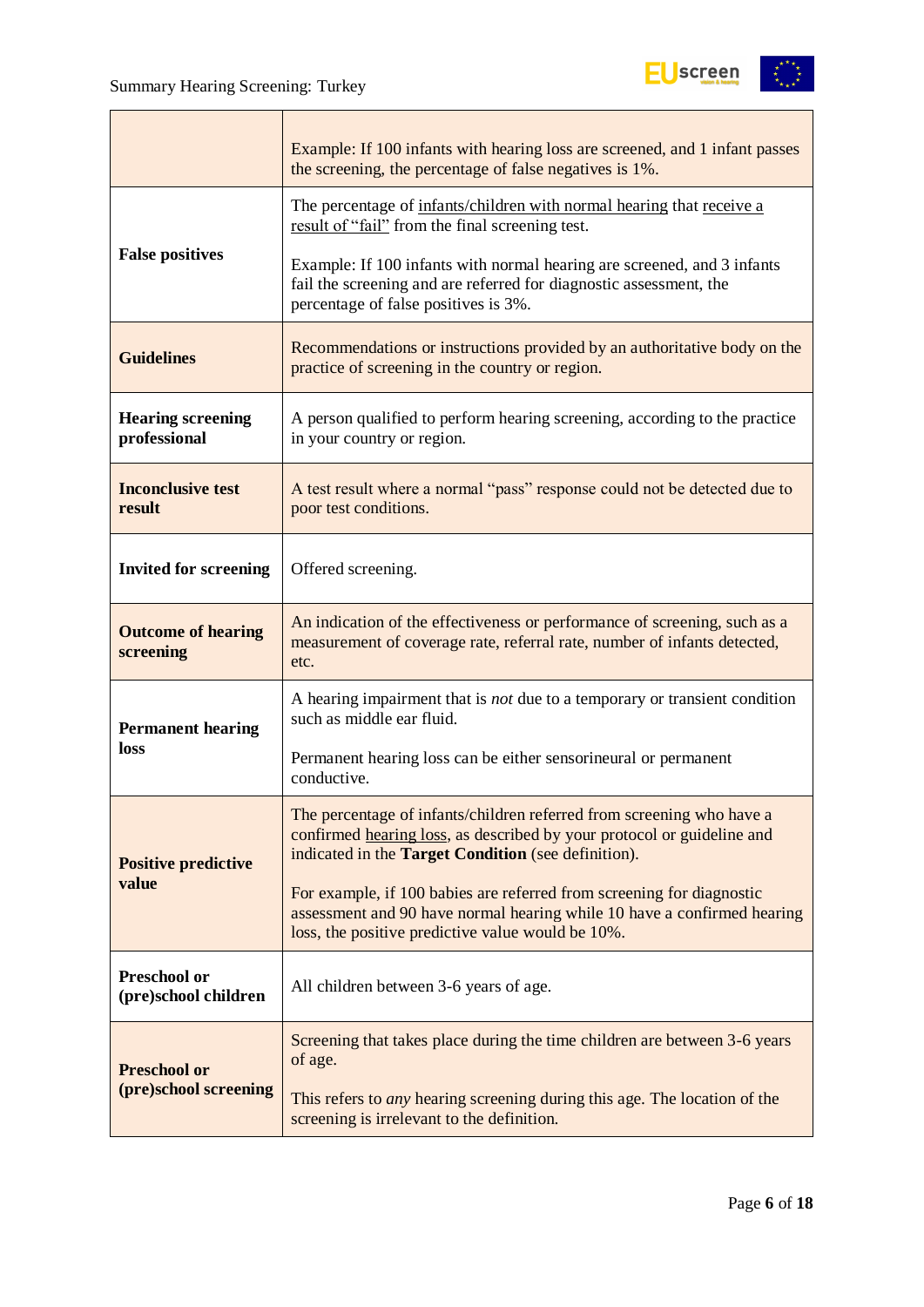$\overline{a}$ 



| <b>Prevalence</b>           | The number or percentage of individuals with a specific disease or<br>condition. Prevalence can either be expressed as a percentage, proportion,<br>or as the value per 1000 individuals within the same demographic.                                                                                                                                                                                                                       |
|-----------------------------|---------------------------------------------------------------------------------------------------------------------------------------------------------------------------------------------------------------------------------------------------------------------------------------------------------------------------------------------------------------------------------------------------------------------------------------------|
| <b>Programme</b>            | An organized system for screening, which could be based nationally,<br>regionally or locally.                                                                                                                                                                                                                                                                                                                                               |
| <b>Protocol</b>             | Documented procedure or sequence for screening, which could include<br>which tests are performed, when tests are performed, procedures for<br>passing and referring, and so forth.                                                                                                                                                                                                                                                          |
| <b>Quality assurance</b>    | A method for checking and ensuring that screening is functioning<br>adequately and meeting set goals and benchmarks.                                                                                                                                                                                                                                                                                                                        |
| Referral criteria           | A pre-determined cut-off boundary for when an infant/child should be re-<br>tested or seen for a diagnostic assessment.                                                                                                                                                                                                                                                                                                                     |
|                             | For example, referral criteria may be "no response" at 35 dB nHL.                                                                                                                                                                                                                                                                                                                                                                           |
| <b>Risk babies / Babies</b> | All infants that are considered to be at-risk or have risk-factors for hearing<br>loss according to the screening programme.                                                                                                                                                                                                                                                                                                                |
| at-risk                     | Two common risk factors are admission to the neonatal-intensive care unit<br>(NICU) or born prematurely. However, other risk factors for hearing loss<br>may also be indicated in the screening programme.                                                                                                                                                                                                                                  |
|                             | The percentage of infants/children with hearing loss that are identified via<br>the screening program.                                                                                                                                                                                                                                                                                                                                      |
| <b>Sensitivity</b>          | For example, if 100 babies with hearing loss are tested, and 98 of these<br>babies are referred for diagnostic assessment while 2 pass the screening,<br>the sensitivity is 98%.                                                                                                                                                                                                                                                            |
|                             | The percentage of infants/children with normal hearing that pass the<br>screening.                                                                                                                                                                                                                                                                                                                                                          |
| <b>Specificity</b>          | For example, if 100 babies with normal hearing are tested, and 10 of these<br>babies are referred for diagnostic assessment and 90 pass the screening, the<br>specificity is 90%.                                                                                                                                                                                                                                                           |
| <b>Target condition</b>     | The hearing loss condition you are aiming to detect via your screening<br>programme. This includes:<br>The laterality of the condition, whether the program aims to detect<br>$\bullet$<br>both unilateral and bilateral hearing loss or just bilateral hearing<br>loss.<br>The severity of the condition, whether the program aims to detect<br>$\bullet$<br>hearing $loss \ge 30$ dB HL, $\ge 35$ dB HL, $\ge 40$ dB HL or $\ge 45$ dB HL |
| <b>Well, healthy babies</b> | Infants who are <i>not</i> admitted into the NICU or born prematurely.<br>Well, healthy babies may or may not have additional risk factors for<br>hearing loss, according to the procedures indicated in the specific<br>screening programme.                                                                                                                                                                                               |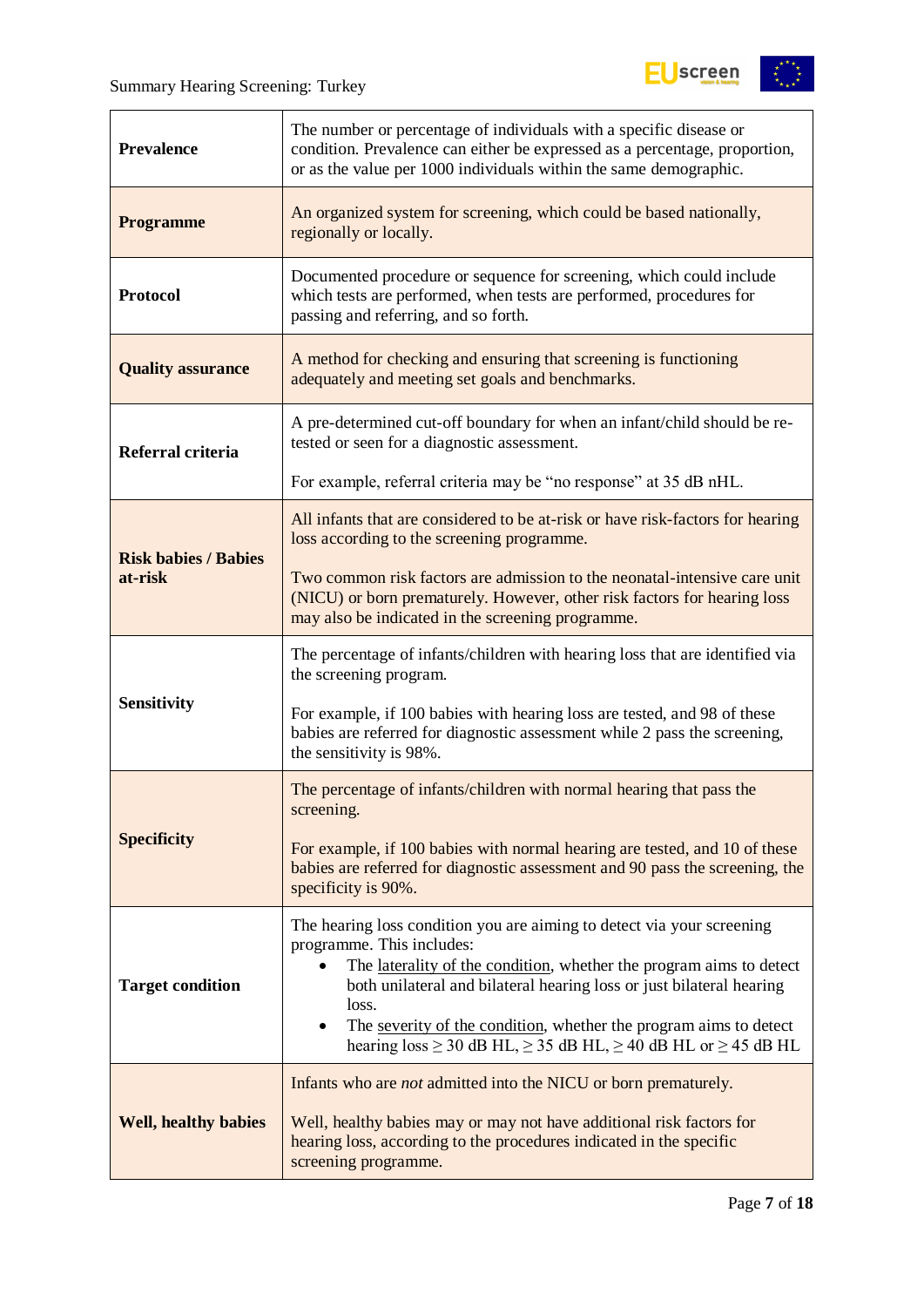



### <span id="page-7-0"></span>**2. Abbreviations**

- ABR auditory brainstem response
- aABR automatic auditory brainstem response
- ANSD auditory neuropathy spectrum disorder
- ASSR auditory steady-state response
- CI cochlear implant
- CMV cytomegalovirus
- dB HL decibel hearing level
- dB nHL decibel normalized hearing level
- dB SNR decibel signal-to-noise ratio
- DPOAE distortion product otoacoustic emissions
- HA hearing aid
- NICU neonatal intensive care unit
- OAE otoacoustic emissions
- TEOAE transient-evoked otoacoustic emissions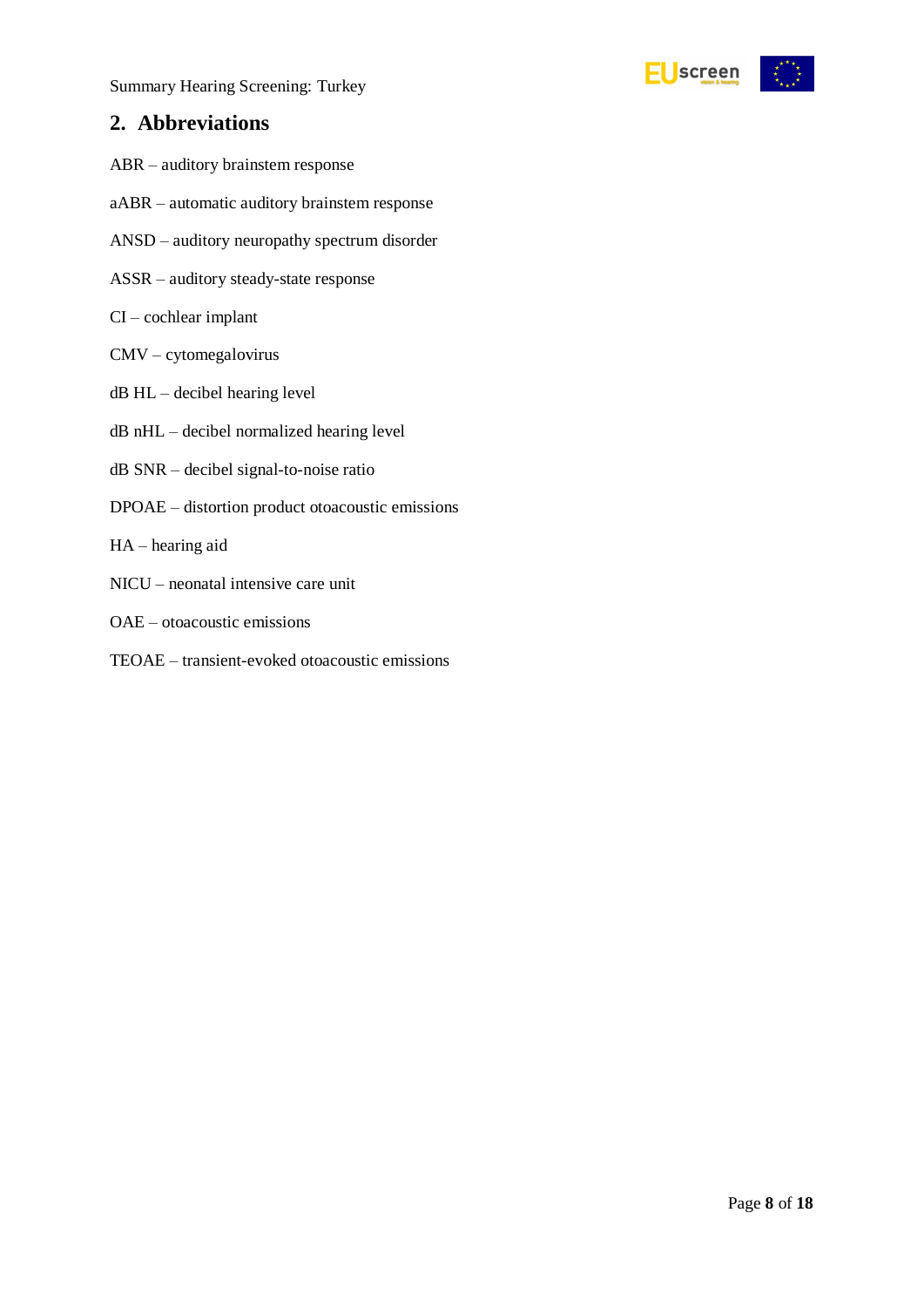

# <span id="page-8-0"></span>**3. Background**

In Turkey, hearing screening is performed and organized nationally. The following report contains information with regards to childhood hearing screening in the entire country of Turkey.

#### <span id="page-8-1"></span>**3.1. General**

Turkey has a total area of 783 562 km<sup>2</sup> with a population of 79 814 871 in 2016 (TurkStat, 2018).

In Turkey, all births are registered through the Ministry of Health. The number of live births in Turkey in 2016 was 1 309 771 (TurkStat, 2018).

The World Bank income classification categorizes Turkey as an upper middle-income country (The World Bank, 2018). The gross domestic product (GDP) in 2016 was 10883 USD or €9 616 per capita (TurkStat, 2018).

From the World Health Organization (WHO) Global Health Expenditure Database, health expenditure for Turkey in 2015 was 455 USD or €402 per capita (World Health Organization (WHO), 2018).

An infant mortality rate of 10.7 per 1000 live births is reported for Turkey (United Nations Statistics Division, 2016; TurkStat, 2018).

#### <span id="page-8-2"></span>**3.2. Neonatal hearing screening**

In Turkey, neonatal hearing screening is conducted universally. All babies in Turkey have access to hearing screening, and screening is obligatory for parents. Neonatal hearing screening for well and atrisk babies was first implemented in 2000 and became available nationally in 2004. Neonatal hearing screening is embedded in the Preventive Child Health Care screening system and is funded by health insurance.

Neonatal hearing screening is organized by the Turkish Public Health Institution through the Ministry of Health. Each maternity hospital is responsible for training staff, managing equipment, and sending data to the National Institute of Health.

National guidelines and a national neonatal hearing screening protocol are available. Maternity hospitals use the same protocol for performing screening and reporting data across all regions of Turkey. The only protocol difference across regions is with regards to the referral centre for at-risk infants. For regions without a primary health care centre, at-risk infants are then referred to another region.

#### <span id="page-8-3"></span>**3.3. Preschool hearing screening**

There is currently no preschool hearing screening programme in Turkey.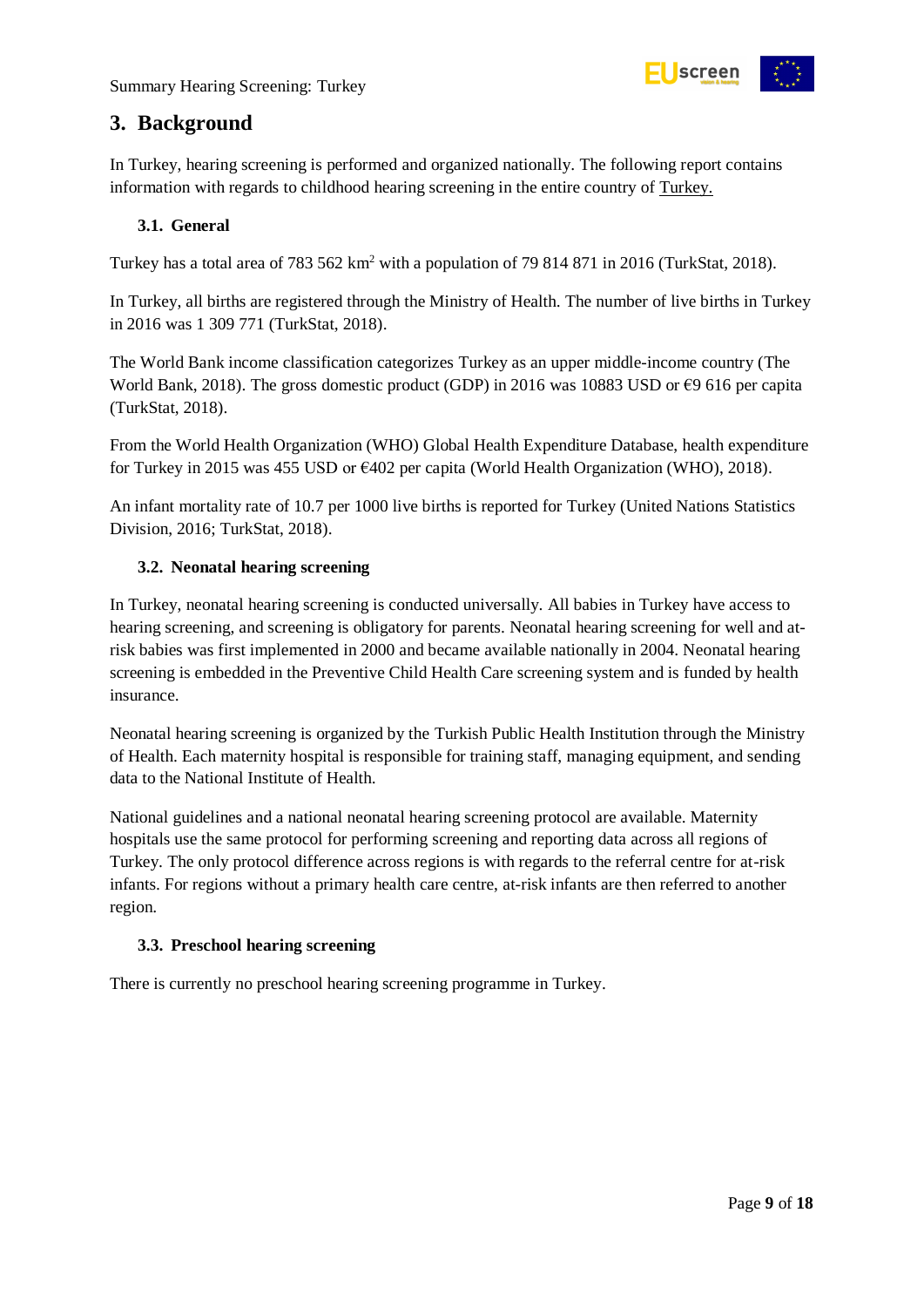

# <span id="page-9-0"></span>**4. Guidelines & Quality Control**

There are national hearing screening guidelines and a protocol for neonatal hearing screening in Turkey (Ministry of Health; Ministry of Health).

The neonatal hearing screening programme was created by the Turkish Public Heath Institution. In 2013, the hearing screening programme was changed; however, information regarding the extent of this change is not indicated. It is unknown how often the programme is revised or how these revisions are funded.

Quality assurance of hearing screening programme is imposed by the government. Data are collected through the National Neonatal Hearing Screening Database, which is managed through the Ministry of Heath, Health Information Systems. Maternity centres are responsible for entering the screening results into the national database. The national database is owned and operated by the Ministry who is responsible for analysis if data. It is unknown how these data are used for monitoring the effectiveness of the screening programme or how annual reporting is performed within the Ministry; however, some results (coverage rate, referral rate and detection rates) are published in Turkey's Health Yearbook. Only authorized persons have access to these data or reports.

Research performed on the neonatal hearing screening programme in Turkey (e.g., Bolat, Bebitoglu, Ozbas, Altunsu, & Kose, 2009; Kemaloglu, et al., 2016; Konukseven, et al., 2010; Konukseven, et al., 2017).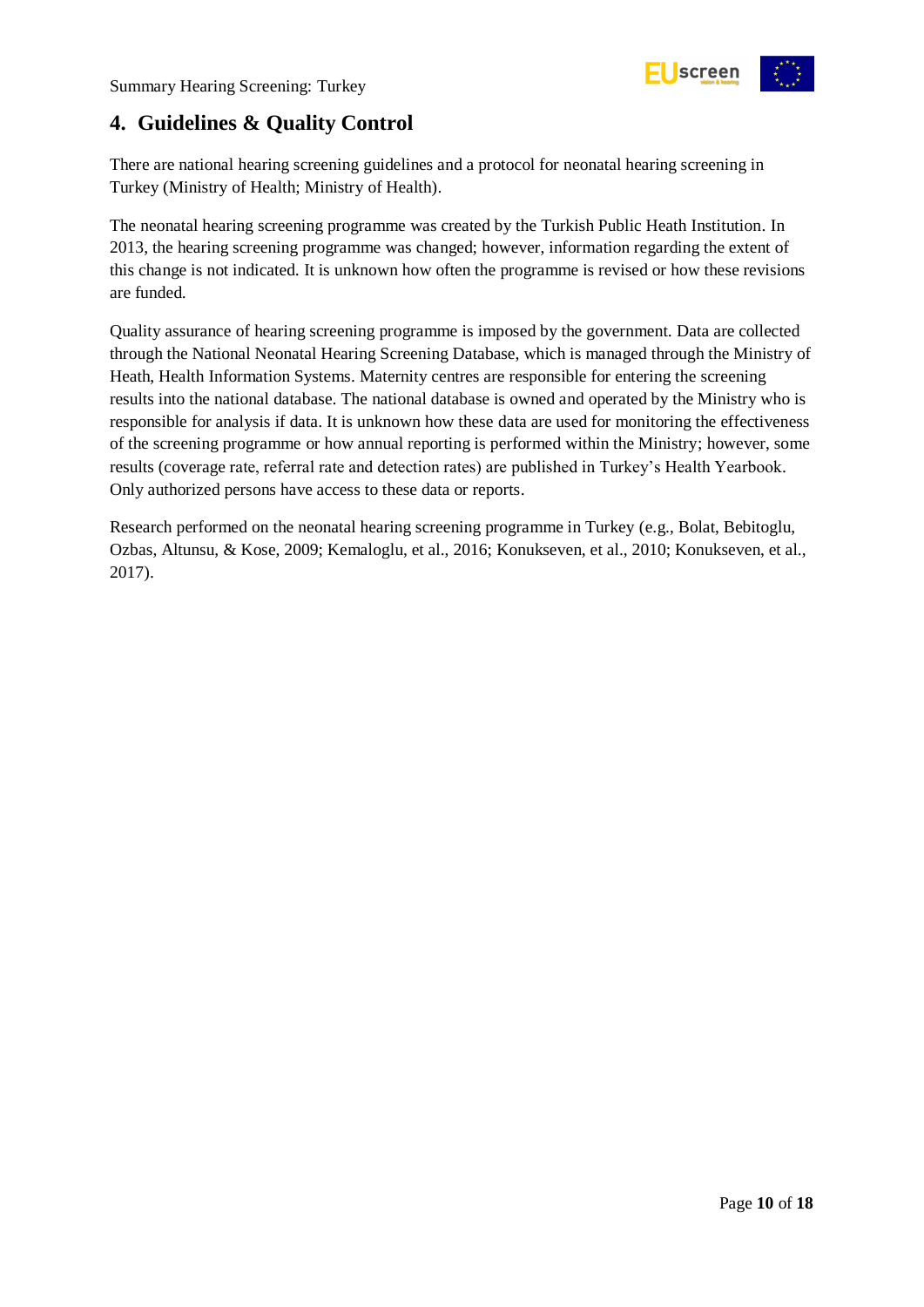

# <span id="page-10-0"></span>**5. Screening – Diagnosis – Intervention process**

#### <span id="page-10-1"></span>**5.1. Neonatal hearing screening**

Well-babies and at-risk babies are screened in the hospital or private clinic. It is roughly estimated that 99% of births take place in maternity hospitals, where the average length of stay is roughly estimated to be 2 days. Parents/caregivers of well and at-risk babies are invited to participate in neonatal hearing screening directly in the hospital.

It is recommended that screening should be completed within the first 72 hours, and ideally before discharge. However, there is no set maximum time by which screening should be completed; instead, guidelines stipulate a criterion age for the diagnosis of hearing impairment.

At-risk infants are defined as those who were born with assistance of forceps or suction, are premature <35 weeks, weigh less than 1500 kg at birth, have a NICU stay (undefined duration), have atresia or microtia, bacterial meningitis, hyperbilirubinemia, or if the mother had fever-invoking illness during pregnancy.

Data on the prevalence of CMV or meningitis is unknown; though the prevalence rate of CMV is roughly estimated in 0.2 to 2.2 per 1000.

The target condition for screening for well- and at-risk babies is all types and severities of hearing loss, including both unilateral and bilateral. No set target is defined in protocol.

#### <span id="page-10-2"></span>**5.2. Neonatal diagnostic assessment**

The diagnostic assessment after neonatal hearing screening referral is described in the article by Kemaloglu, et al. (2016) as including OAEs, clinical ABR and behavioural audiometry. The diagnostic assessment should be completed by 3 months of age for well and at-risk infants.

#### <span id="page-10-3"></span>**5.3. Preschool hearing screening**

Not applicable.

#### <span id="page-10-4"></span>**5.4. Intervention approach**

In Turkey, treatment options available include hearing aids, bone conductive devices, and cochlear implants. Infants are fitted with hearing aids from less than 6 months of age or older. Intervention should be implemented prior to 6 months of age, according to the national protocol. The fitting criteria in Turkey for a hearing aid is a unilateral or bilateral sensorineural hearing loss of 25 dB HL or 30 dB eHL or worse. Cochlear implants are provided by 9-10 months of age when the infant is mature enough to undergo imaging (MRI and CT).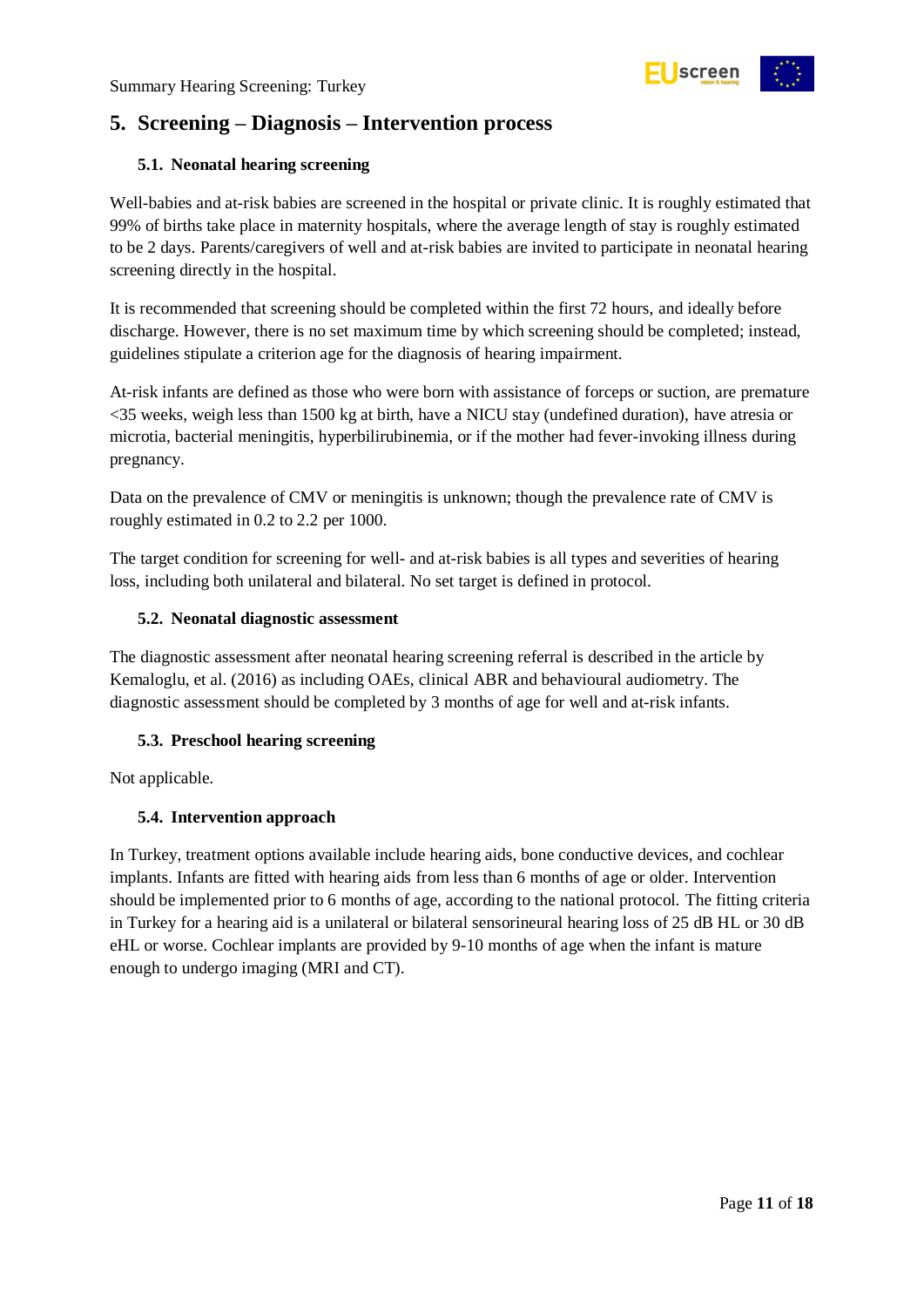

# <span id="page-11-0"></span>**6. Protocols**

Hearing screening protocols are described for neonatal hearing screening (well and at-risk) as well as for preschool hearing screening when applicable.

- The Test performed is the screening technique used
- The Age of the child is indicated in hours, days, months or years
- Referral criteria may be the lack of an OAE response at specified frequencies, a responsewaveform repeatability constant, the absence of an aABR response at a specified intensity, or an absent behavioural response at a specified intensity. Referral criteria may be defined within a protocol or limited based on the device used.
- The Device is the screening device used.
- Unilateral Referrals indicates whether children are referred if only one ear fails screening.
- The Location is where the screening takes place

#### <span id="page-11-1"></span>**6.1. Neonatal hearing screening (well)**

The process for neonatal hearing screening for well babies is described in Table 1. A 3-step OAEaABR protocol is in effect, whereby the first OAE is performed in the maternity hospital. If the infant fails the first test, rescreening occurs either before discharge or 3-5 days later when the return to the birth hospital for dried bloodspot screening. A subsequent fail would warrant a third screening with aABR. This may be performed also prior to discharge during the follow-up visit (if the hospital has adequate equipment), or at a secondary implementation unit with both aABR and OAE screening equipment as well as a qualified ENT or audiologist on staff.

<span id="page-11-4"></span>Table 1: Process for neonatal hearing screening for well, healthy infants in Turkey.

| <b>Test</b>      | Age                       | Referral Criteria | <b>Device</b> | <b>Unilateral</b><br>Referrals? | Location                               |
|------------------|---------------------------|-------------------|---------------|---------------------------------|----------------------------------------|
| $OAE1*$          | $24-72$ hours             | Various           | Various       | Yes                             | Maternity hospital                     |
| OAE <sub>2</sub> | 1 week / Before discharge | Various           |               | Yes                             | Maternity hospital                     |
| aABR             | 1 week / Before discharge | 35 dB nHL         |               | Yes                             | Maternity hospital<br>/ Secondary unit |

\*A minimum of two attempts is suggested before referral to rescreening.

#### <span id="page-11-2"></span>**6.2. Neonatal hearing screening (at-risk)**

The screening process for at-risk infants is described in Table 2. For these infants, aABR is performed in the hospital, as well as OAE when possible. After two attempts, if the aABR shows a failed result, infants are referred directly to an audiological centre for diagnostic assessment.

<span id="page-11-5"></span>Table 2: Process for neonatal hearing screening for at-risk infants in Turkey.

| <b>Test</b><br>Age |                                           | Referral<br>criteria<br><b>Device</b> |         | Unilateral<br>Referrals?<br>Location |          |
|--------------------|-------------------------------------------|---------------------------------------|---------|--------------------------------------|----------|
| $aABR^* (+OAE)$    | 24-72 hours<br>$(< 2$ weeks if premature) | $35$ dB nHL                           | Various | Yes                                  | Hospital |

\*A minimum of two attempts is suggested before referral to rescreening.

#### <span id="page-11-3"></span>**6.3. Preschool hearing screening**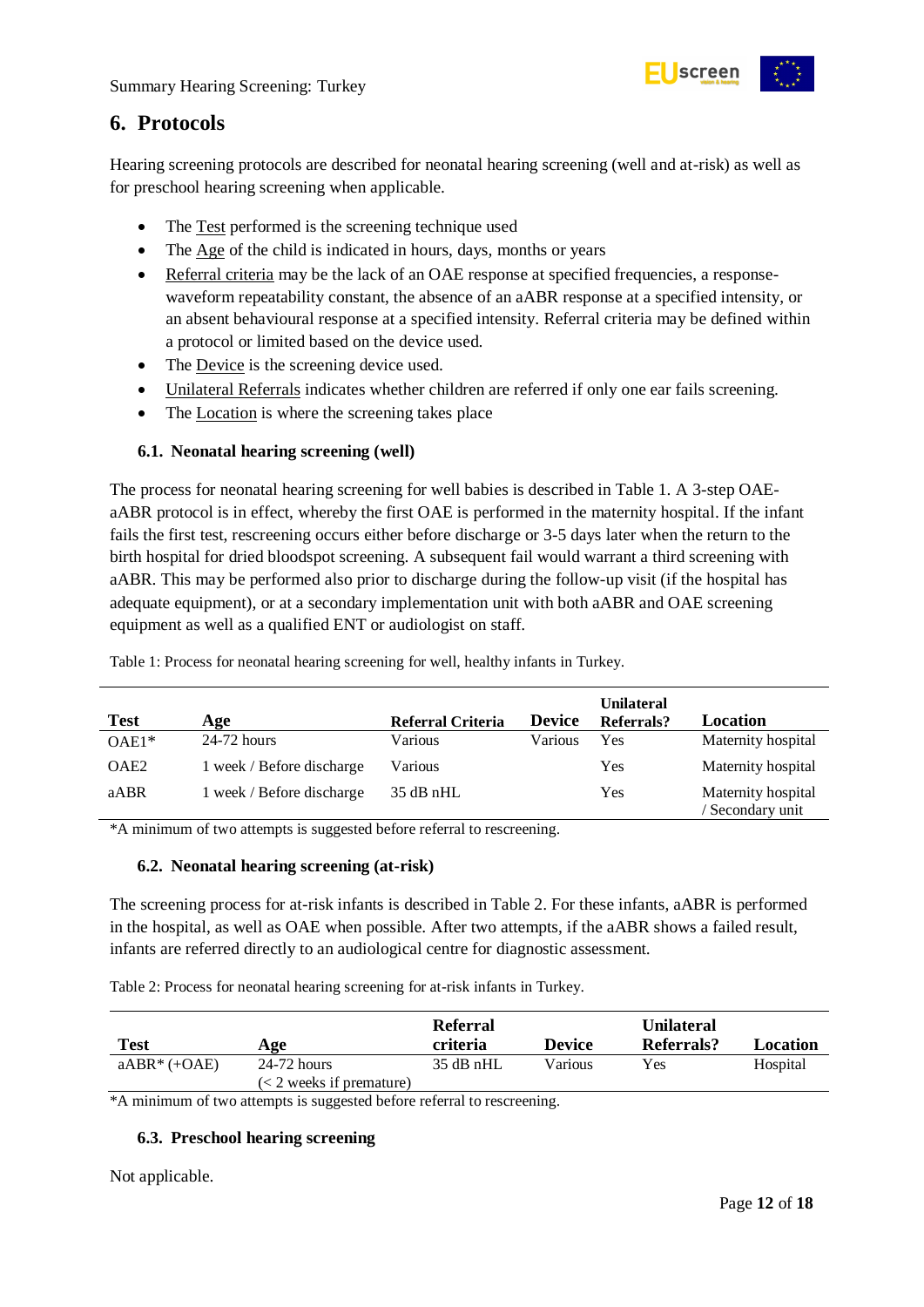

### <span id="page-12-0"></span>**7. Professionals**

#### <span id="page-12-1"></span>**7.1. Neonatal hearing screening (well)**

Screening is performed by trained nurses, audiometrists, or audiologists. There is a specific training (Newborn Hearing Screening Course) within the national neonatal hearing screening programme. Training is performed at the diagnostic assessment centre and consists of a full day course. A certificate is provided to screening staff that have completed the training.

#### <span id="page-12-2"></span>**7.2. Neonatal hearing screening (at-risk)**

Screening for at-risk infants is also performed by nurses audiometrists, or audiologists (see 7.1 for training requirements).

#### <span id="page-12-3"></span>**7.3. Preschool hearing screening**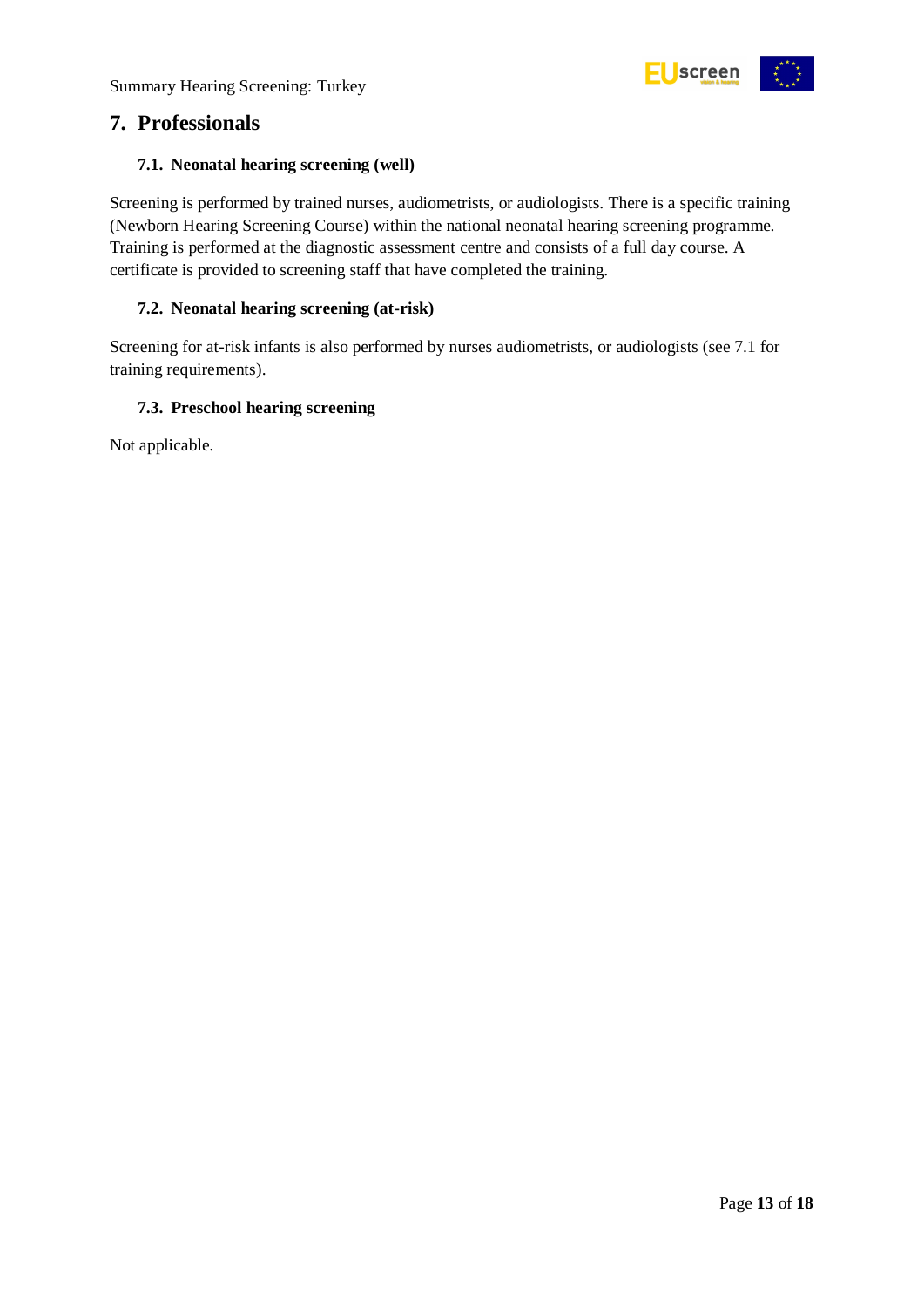

# <span id="page-13-0"></span>**8. Results: Neonatal Hearing Screening**

#### <span id="page-13-1"></span>**8.1. Coverage and attendance rates**

Coverage rate data are available through the Ministry of Health Programme Statistics. In 2017, the coverage rate was 95.6% (1 234 547 infants were screened out of 1 291 055 born according to TurkStat birth figures) (Halk Sağlığı Genel Müdürlüğü, 2017) .

#### <span id="page-13-2"></span>**8.2. Referral rates**

Data are unavailable regarding pass/refer rates for each screening step.

However, final referral rates are provided for all babies. In 2017, the final referral rate was 2.7%. This figure is also like data from recent years (Halk Sağlığı Genel Müdürlüğü, 2017).

#### <span id="page-13-3"></span>**8.3. Diagnostic assessment attendance**

Data are unavailable regarding the compliance rate to a diagnostic assessment.

#### <span id="page-13-4"></span>**8.4. Prevalence / Diagnosis**

In 2017, 2 569 infants were diagnosed with hearing impairment after neonatal hearing screening. This amounts to a prevalence rate of 2.08 per 1000 for all hearing impairment. This figure is also like data from recent years (Halk Sağlığı Genel Müdürlüğü, 2017).

For specific levels of hearing impairment, data are not available. It is roughly estimated that the prevalance of permanent bilateral hearing loss  $\geq$  40 dB HL is 1 to 6 per 1000. It is roughly estimated that the prevalance of permanent unilateral hearing loss  $\geq 40$  dB HL is 0.9 per 1000.

#### <span id="page-13-5"></span>**8.5. Treatment success**

It is unknown how many children per year are fitted with hearing aids or cochlear implants in Turkey.

#### <span id="page-13-6"></span>**8.6. Screening evaluation**

Data are unavailable on the sensitivity, specificity, false positives, false negatives, or positive predictive values of neonatal hearing screening.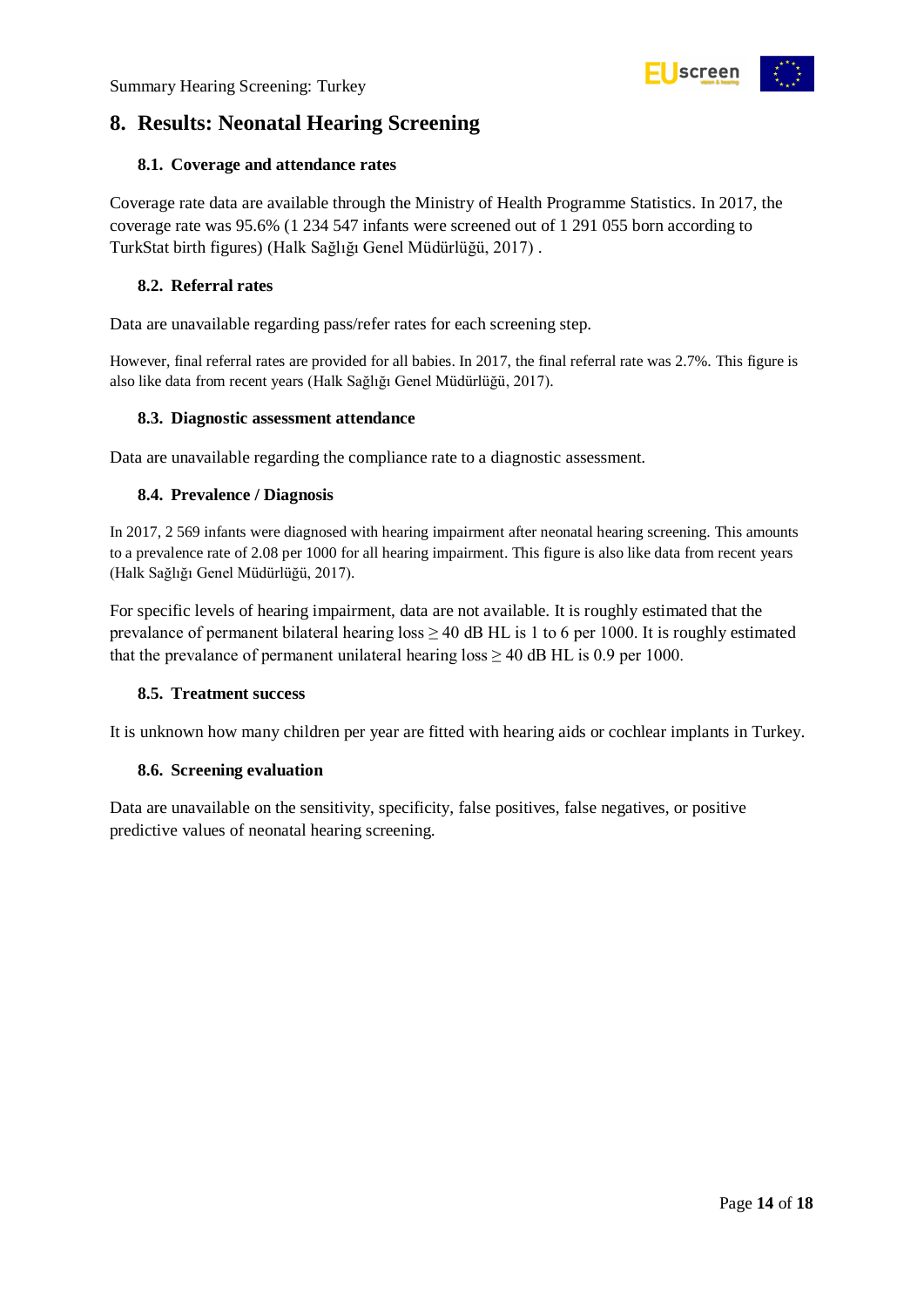

# <span id="page-14-0"></span>**9. Results: Preschool Hearing Screening**

### <span id="page-14-1"></span>**9.1. Coverage and attendance rates**

Not applicable

#### <span id="page-14-2"></span>**9.2. Referral rates**

Not applicable

#### <span id="page-14-3"></span>**9.3. Diagnostic assessment attendance**

Not applicable.

#### <span id="page-14-4"></span>**9.4. Screening evaluation**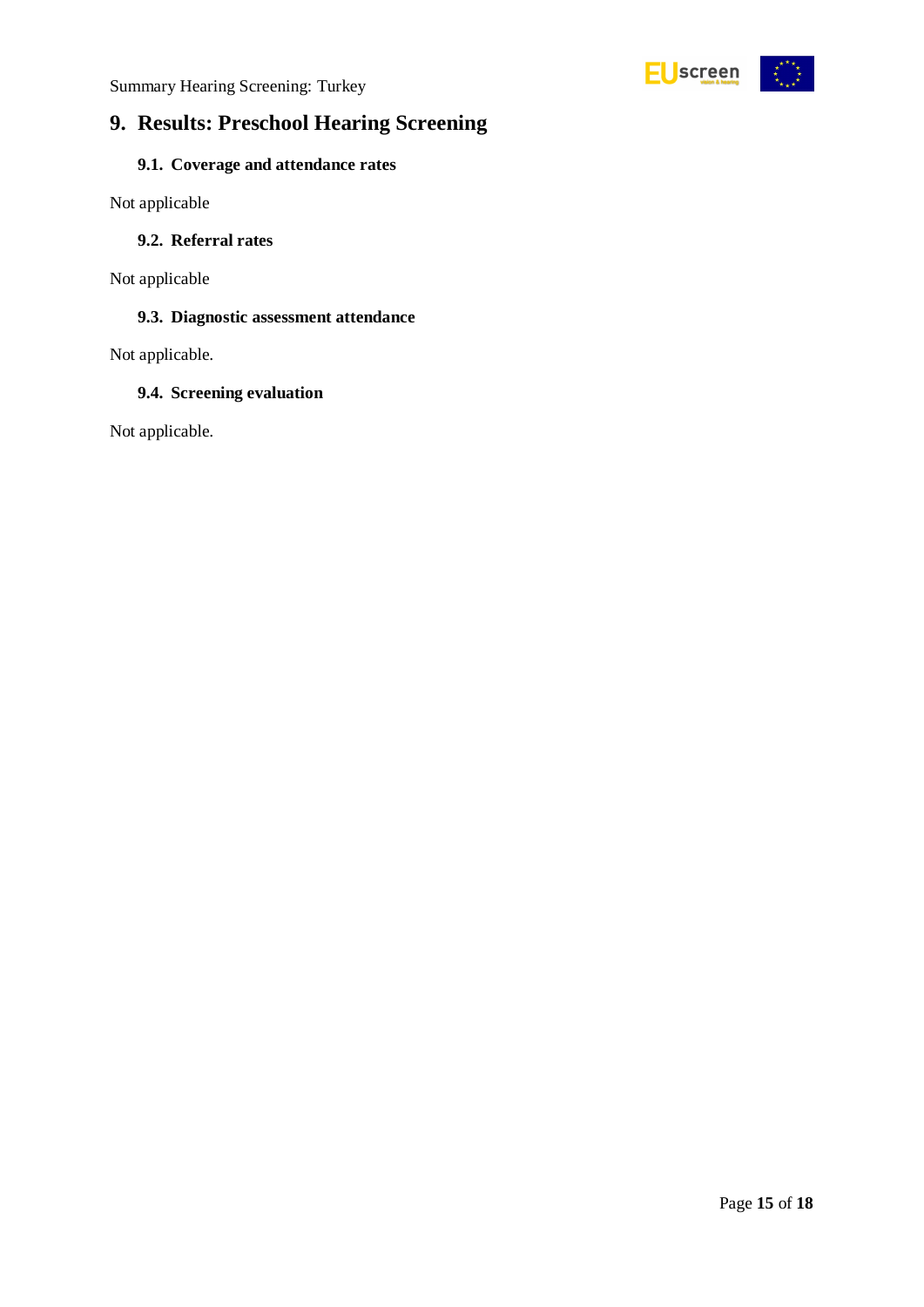

# <span id="page-15-0"></span>**10. Costs: Neonatal Hearing Screening**

Financing of neonatal hearing screening in Turkey is provided by the health insurance. Screening is free of charge for parents. There is no financial reward when parents attend hearing screening, and there is no penalty for those who do not attend hearing screening.

A cost analysis of neonatal hearing screening in Turkey has not been completed.

#### <span id="page-15-1"></span>**10.1. Screening costs**

The screening costs are unknown.

#### <span id="page-15-2"></span>**10.2. Equipment costs**

The cost of a screening device is unknown. Maintenance costs are unknown. It is unknown how often devices should be replaced, but would depend on the level of usage of the device. The cost for disposables is unknown.

#### <span id="page-15-3"></span>**10.3. Staff costs**

The number of screening staff across all of Turkey is unknown. The average salary for a screening professional is unknown. The cost for training hearing screening professionals is unknown.

#### <span id="page-15-4"></span>**10.4. Diagnostic costs**

The total cost of diagnostic confirmation is not indicated.

#### <span id="page-15-5"></span>**10.5. Amplification costs**

In the Turkey, children of parents who refuse cochlear implantation for their children may not be treated.

The costs for a hearing aid or cochler implant treatment is unknown

#### <span id="page-15-6"></span>**10.6. Social costs**

It is roughly estimated that there are 50 schools for hearing impaired students in Turkey with 10 164 students.

In mainstream schools, extra support is not provided to children with hearing impairment.

All costs for mainstream or special education schools are unknown.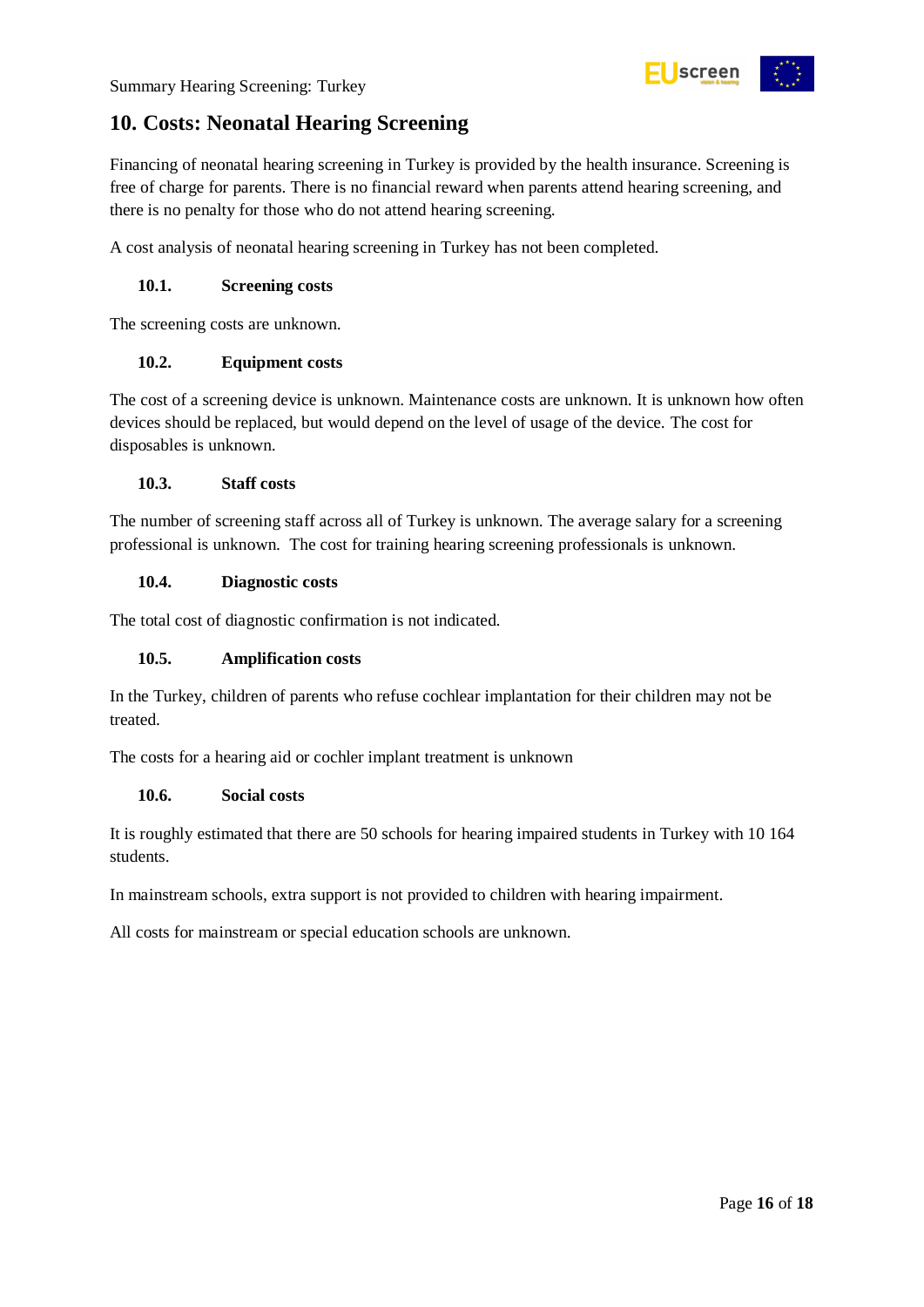

# <span id="page-16-0"></span>**11. Costs: Preschool Hearing Screening**

### <span id="page-16-1"></span>**11.1. Screening costs**

Not applicable.

#### <span id="page-16-2"></span>**11.2. Equipment costs**

Not applicable.

<span id="page-16-3"></span>**11.3. Staff costs**